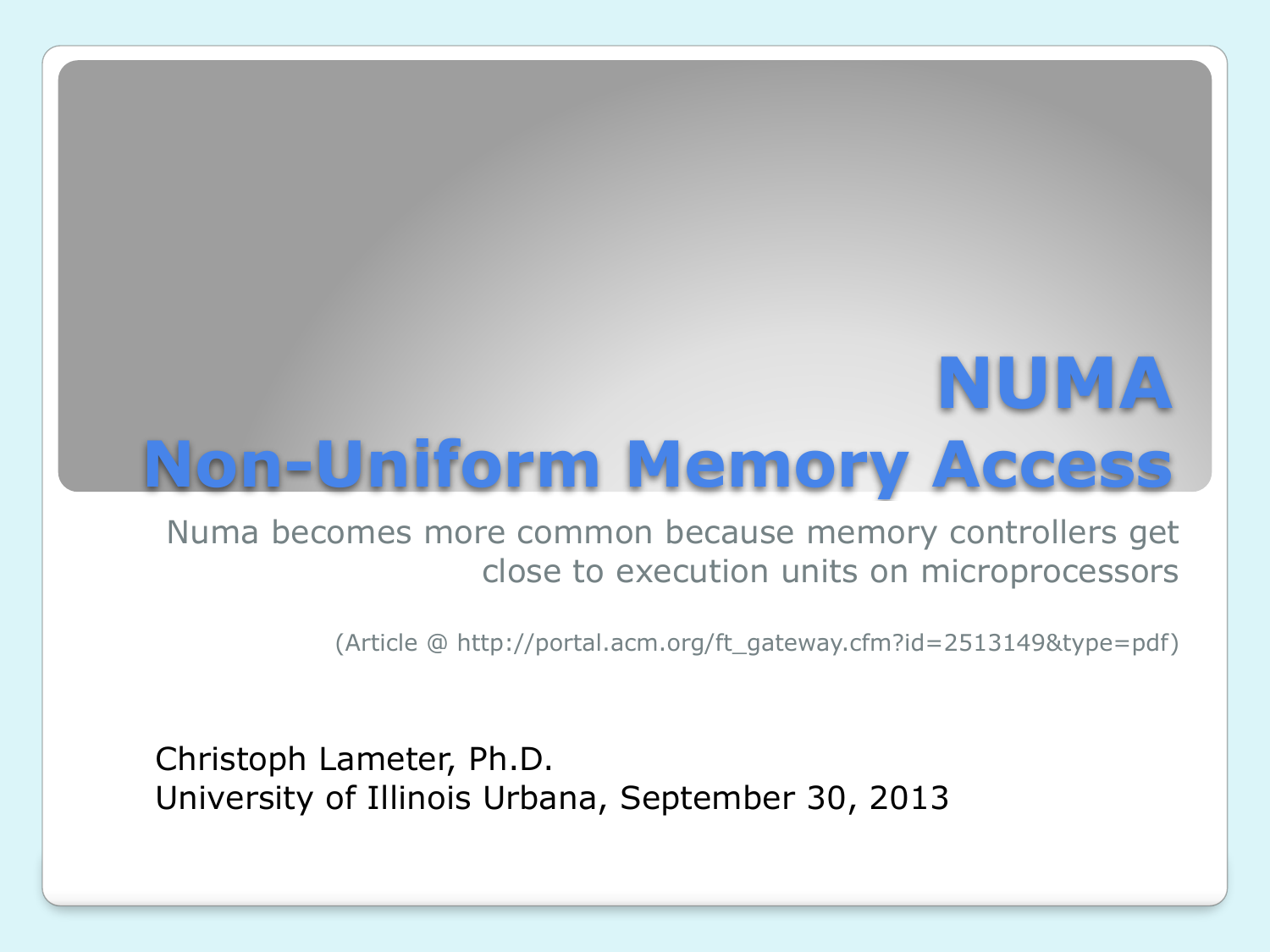

# **A NUMA System**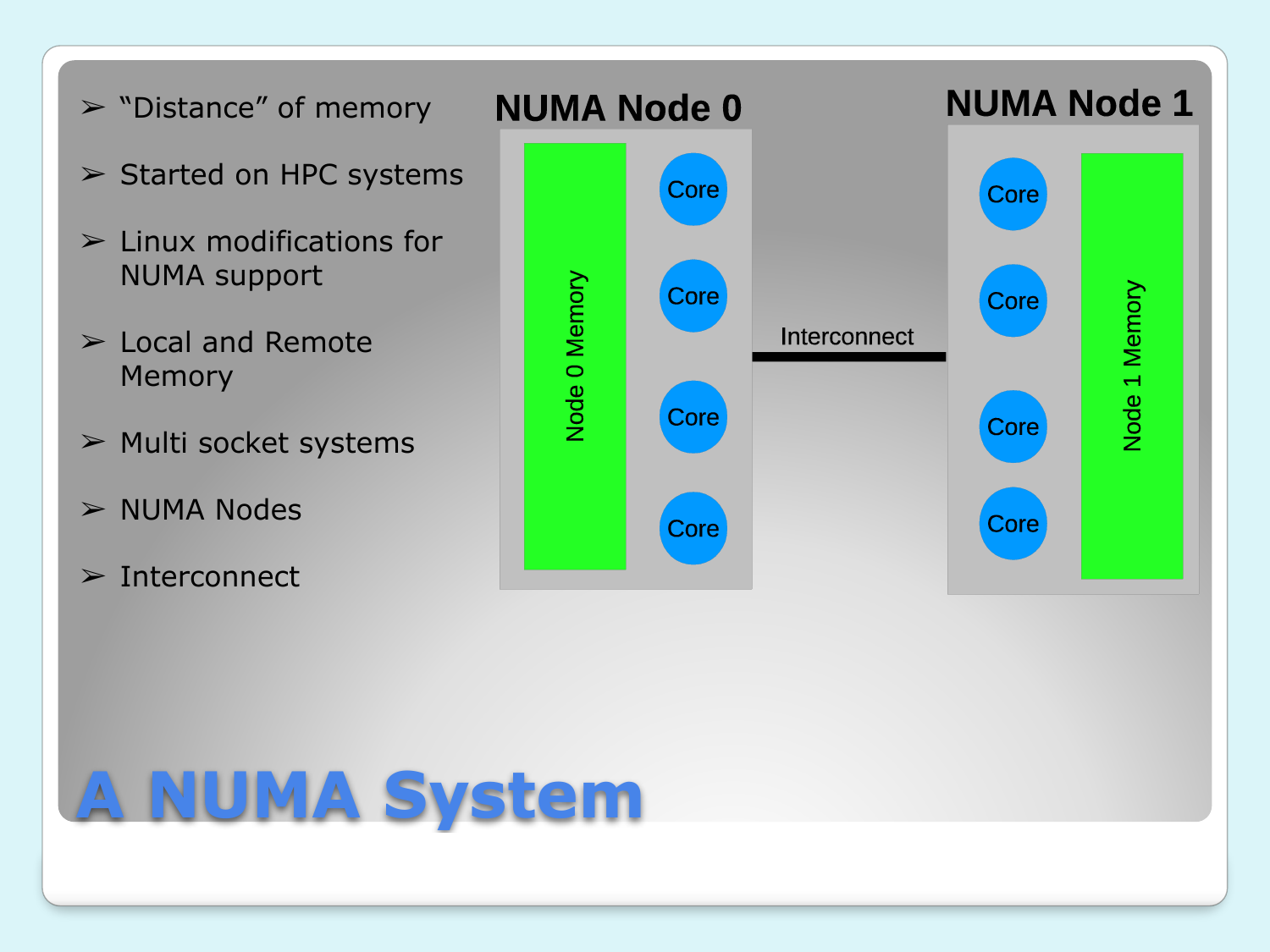

## **NUMA Placement**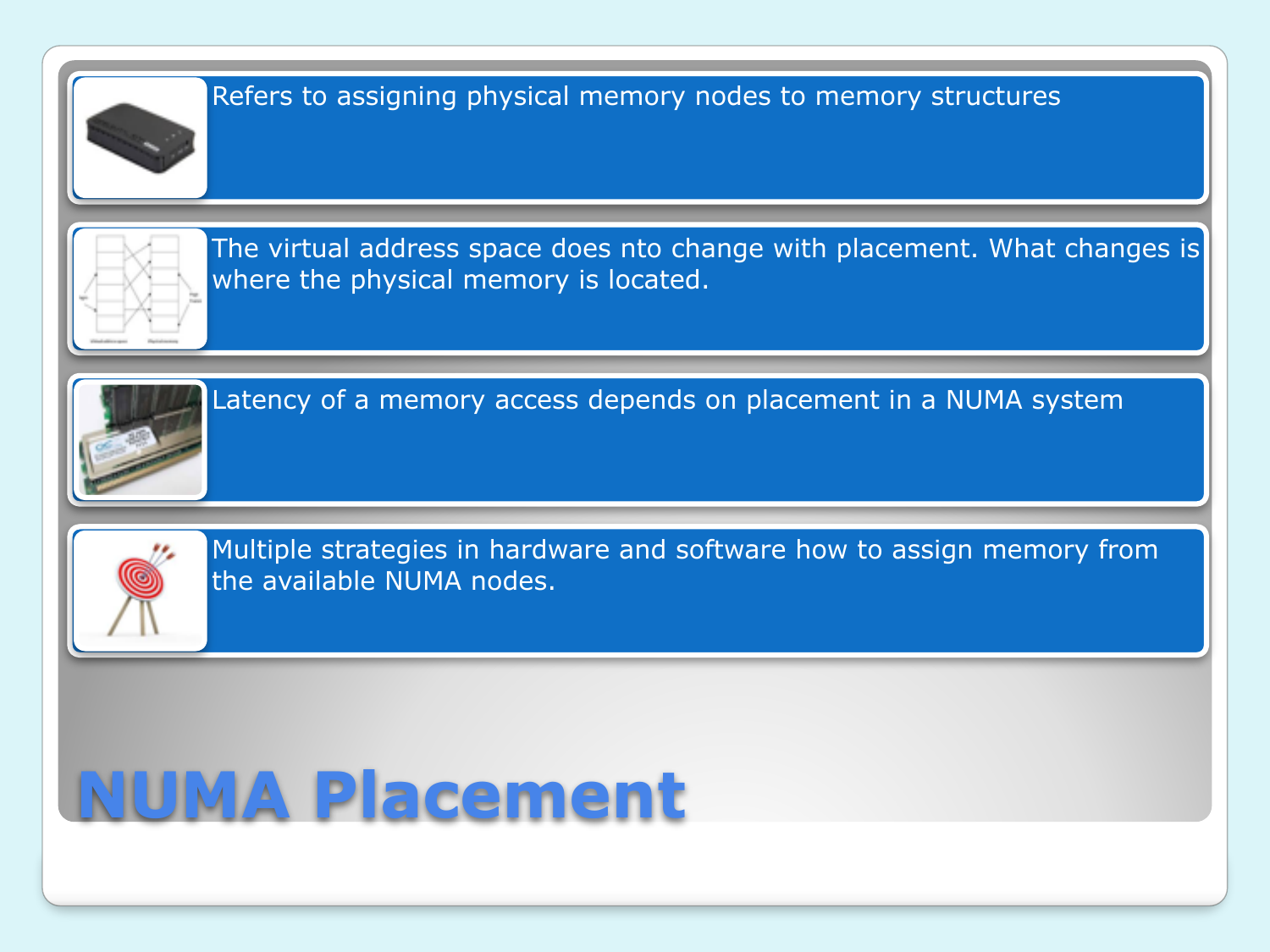- Ignoring NUMA effects
	- No OS changes needed. Random placement.
- Striping Memory accesses over all nodes
	- Possible with firmware changes. Balanced access.
- Heuristic memory placement
	- OS modifications to optimize placement
- Special configurations for applications
	- System Administrator sets application parameters
- Direct Application control of NUMA allocations
	- Developer adds NUMA support to the application

# **Operating System approaches to NUMA**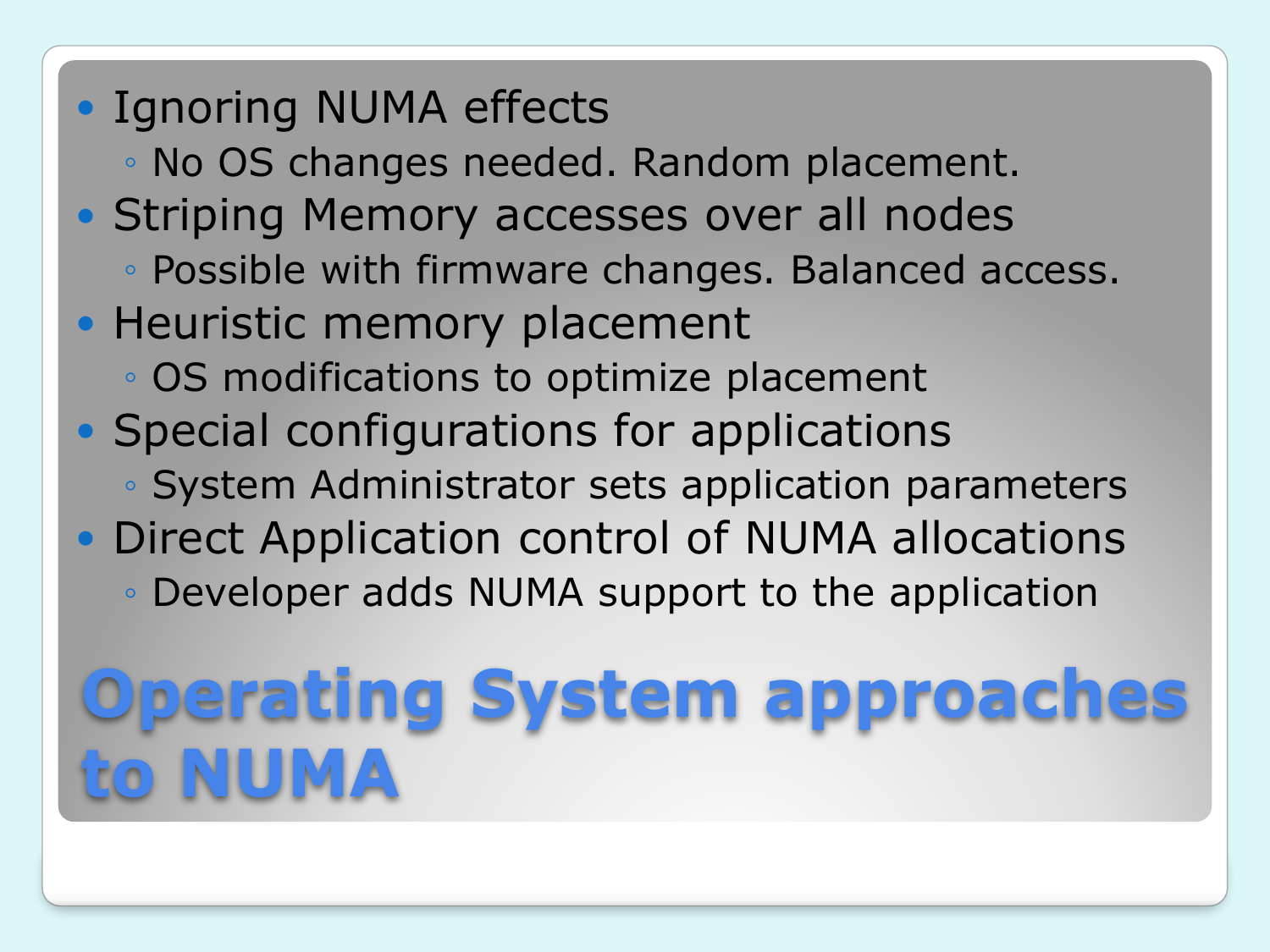#### Memory Zones DMA, HIGHMEM, **MOVABLE**

#### Replication for each NUMA **Node**

To see the zones on a Linux system do cat /proc/zoneinfo

## **Linux and NUMA**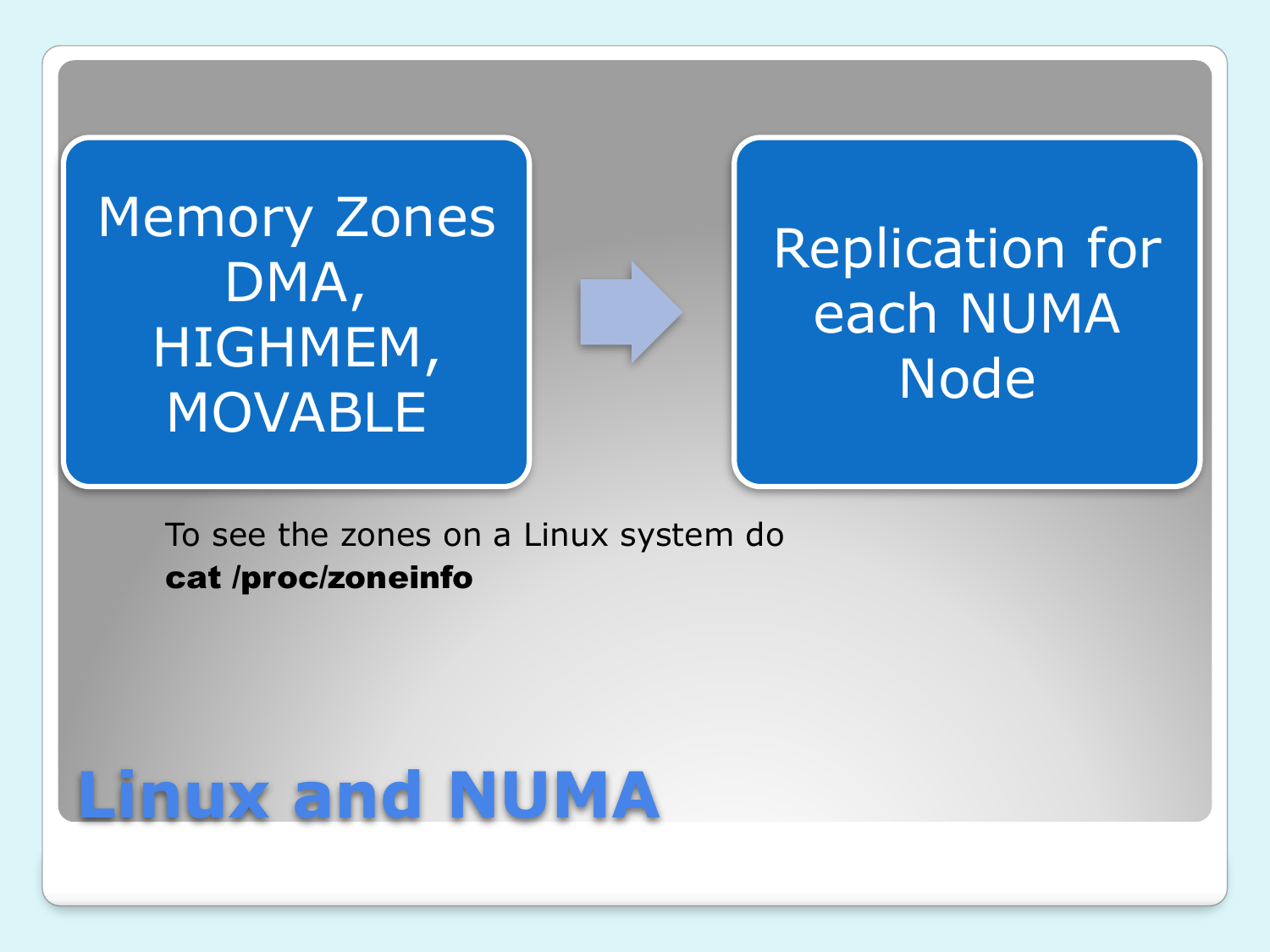- Memory is continuously allocated
- Reclaim (freeing of memory) occurs when memory is running low.
- LRU freeing scheme.
- Memory allocation under NUMA is determined by **Memory Policies**
- **NODE LOCAL**
- **INTERLEAVE**
- Boot default is **INTERLEAVE**
- Running system defaults to **NODE LOCAL**
- See /proc/<pid>/numa\_maps for active memory policies on a certain process.
- Processes inherit memory policies from their parents



## **Memory Reclaim**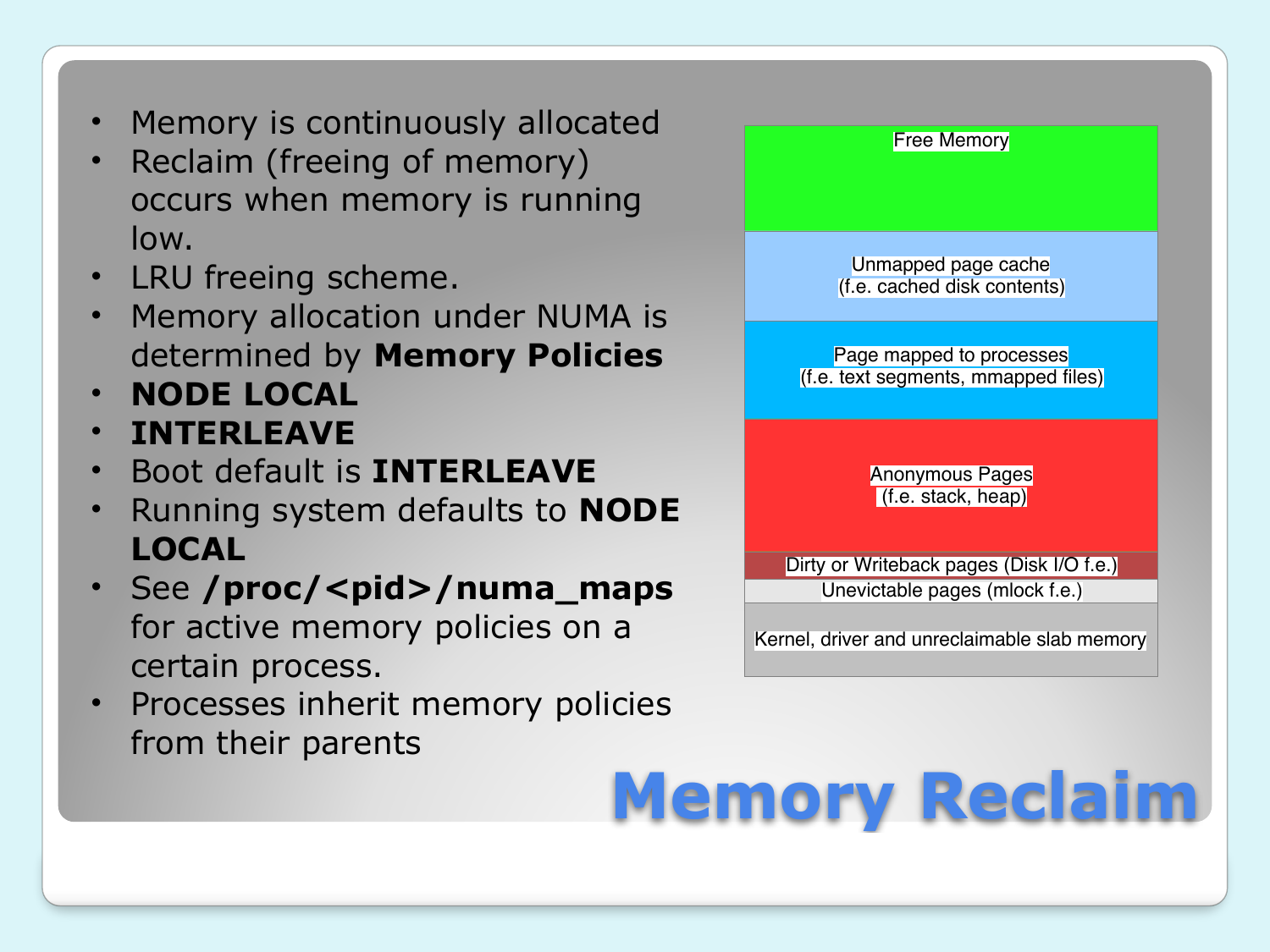- Display the hardware characteristics
- NUMA Distances (SLIT table)
- $\bullet$  ACPI (System Vendor Firmware) sets these parameters up

\$ **numactl --hardware** available: 2 nodes (0-1) node 0 cpus: 0 2 4 6 8 10 12 14 16 18 20 22 24 26 28 30 node 0 size: 131026 MB node 0 free: 588 MB node 1 cpus: 1 3 5 7 9 11 13 15 17 19 21 23 25 27 29 31 node 1 size: 131072 MB node 1 free: 169 MB node distances: node 0 1 0: 10 20 1: 20 10

## **NUMA Hardware information**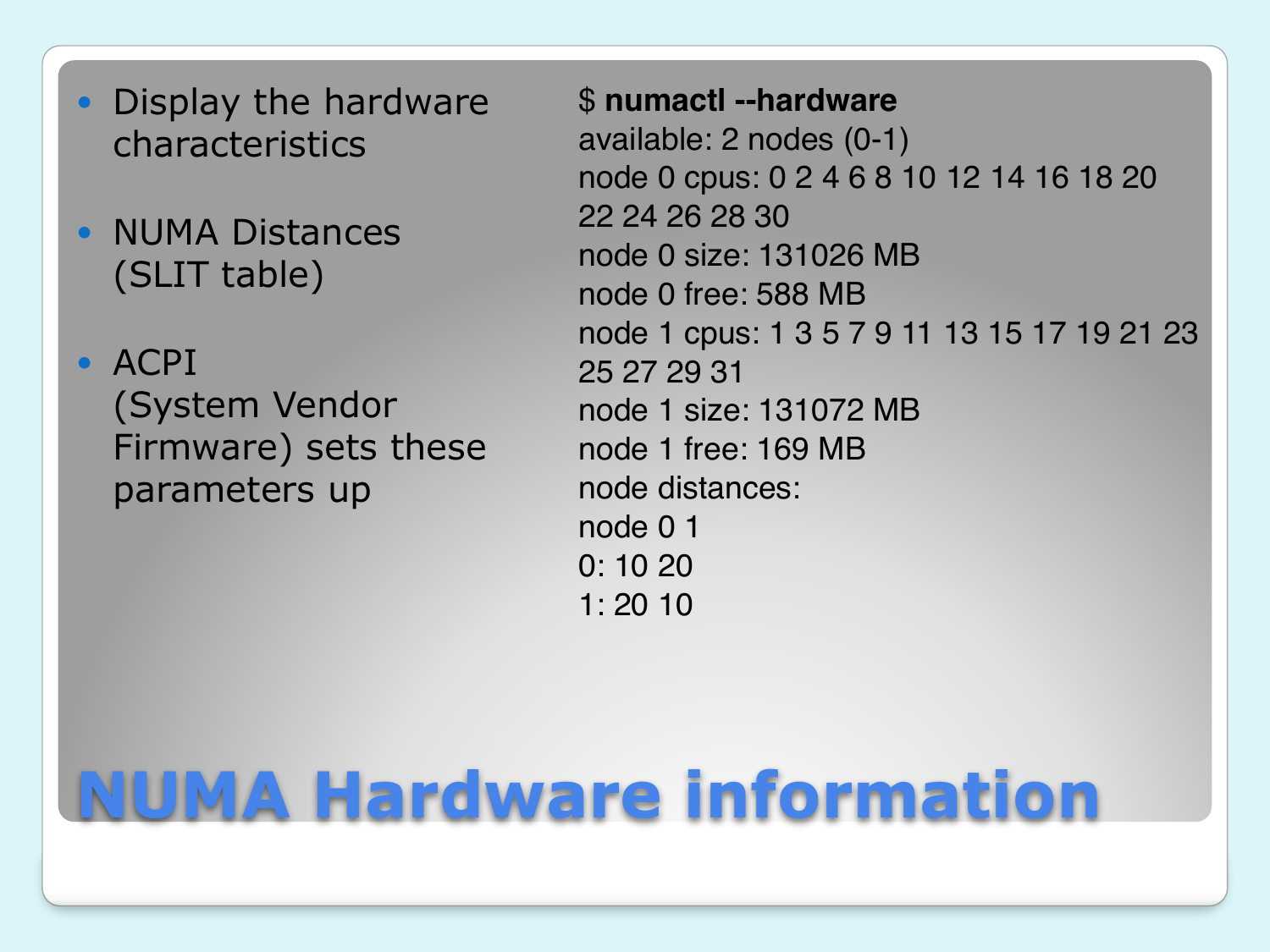- Basic NUMA counters \$ **numastat**
- NUMA MISS shows allocations that were not optimal
- Good for troubleshooting

node0 node1 numa\_hit 13273229839 4595119371 numa\_miss 2104327350 6833844068 numa\_foreign 6833844068 2104327350 interleave hit 52991 52864 local\_node 13273229554 4595091108 other\_node 2104327635 6833872331

### **NUMA Counters**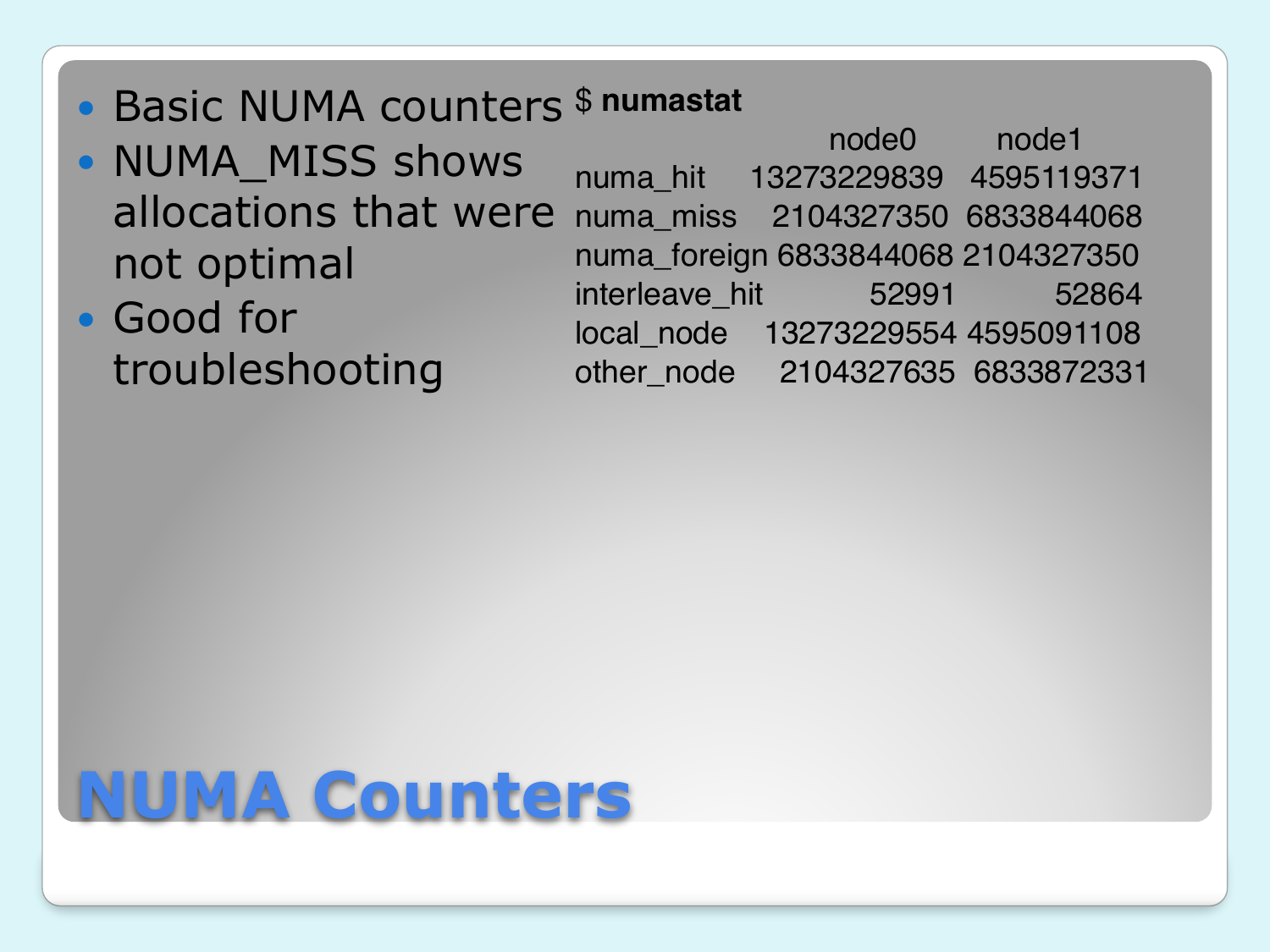#### • Numa\_maps allows to see what memory has been allocated to a process.

- Node allocation
- File backed vs. Anonymous pages

# cat /proc/1/numa\_maps 7f830c175000 default anon=1 dirty=1 active=0 N1=1 7f830c177000 default file=/lib/x86 64-linux-gnu/ld-2.15.so anon=1 dirty=1 active=0 N1=1 7f830c178000 default file=/lib/x86\_64-linux-gnu/ld-2.15.so anon=2 dirty=2 active=0 N1=2 7f830c17a000 default file=/sbin/init mapped=18 N1=18 7f830c39f000 default file=/sbin/init anon=2 dirty=2 active=0 N1=2 7f830c3a1000 default file=/sbin/init anon=1 dirty=1 active=0 N1=1 7f830dc56000 default heap anon=223 dirty=223 active=0 N0=52 N1=171 7fffb6395000 default stack anon=5 dirty=5 active=1 N1=5

## **The Memory Map of a process**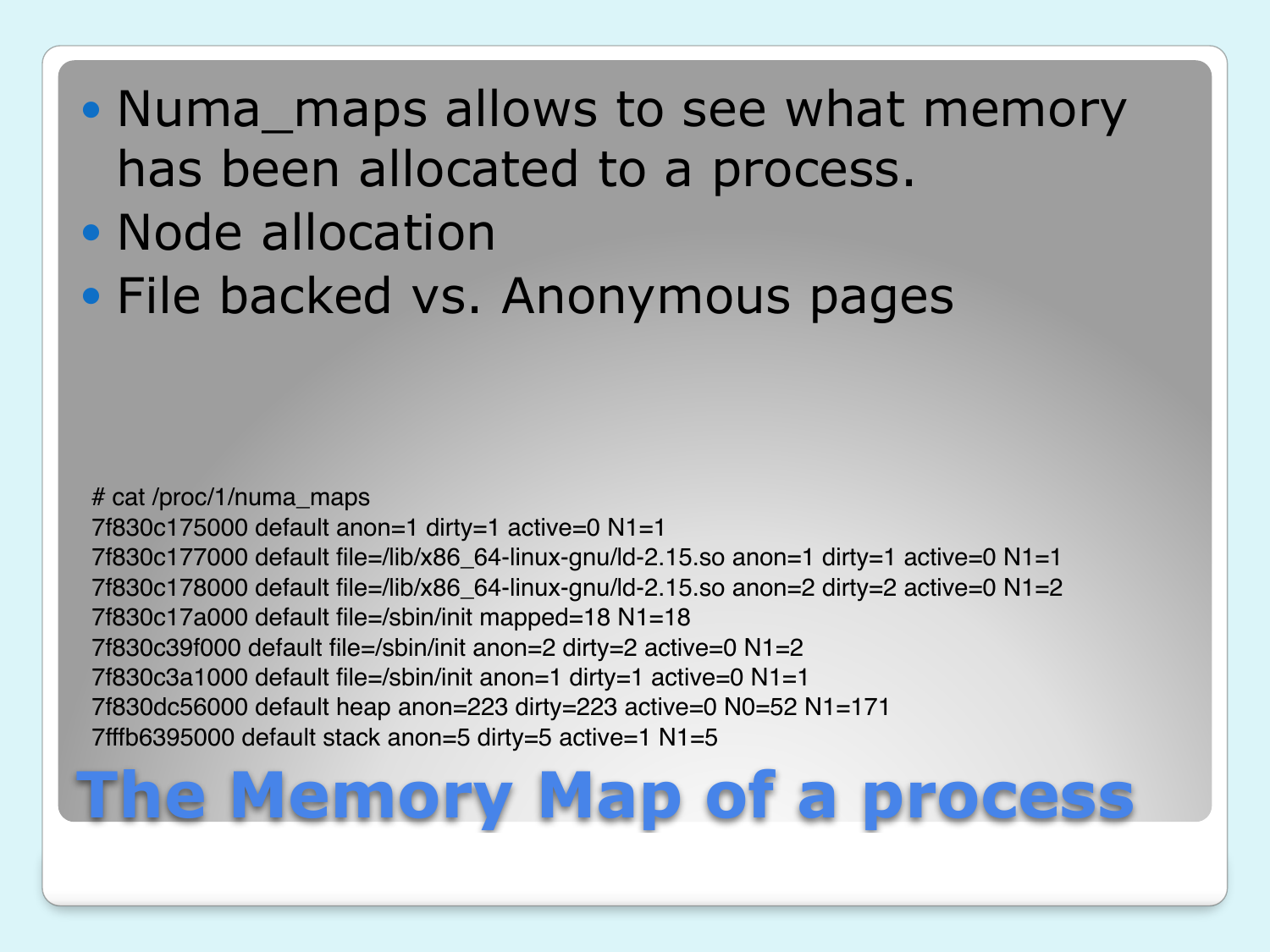#### Allocate now Reclaim later



Reclaim first Allocate on the desired node

- Zone reclaim allows tuning OS behavior for what is wanted.
- Enabling zone reclaim means more reclaim but less NUMA misses.
- Kernel autoconfigures based on the NUMA distances in the SLIT table.

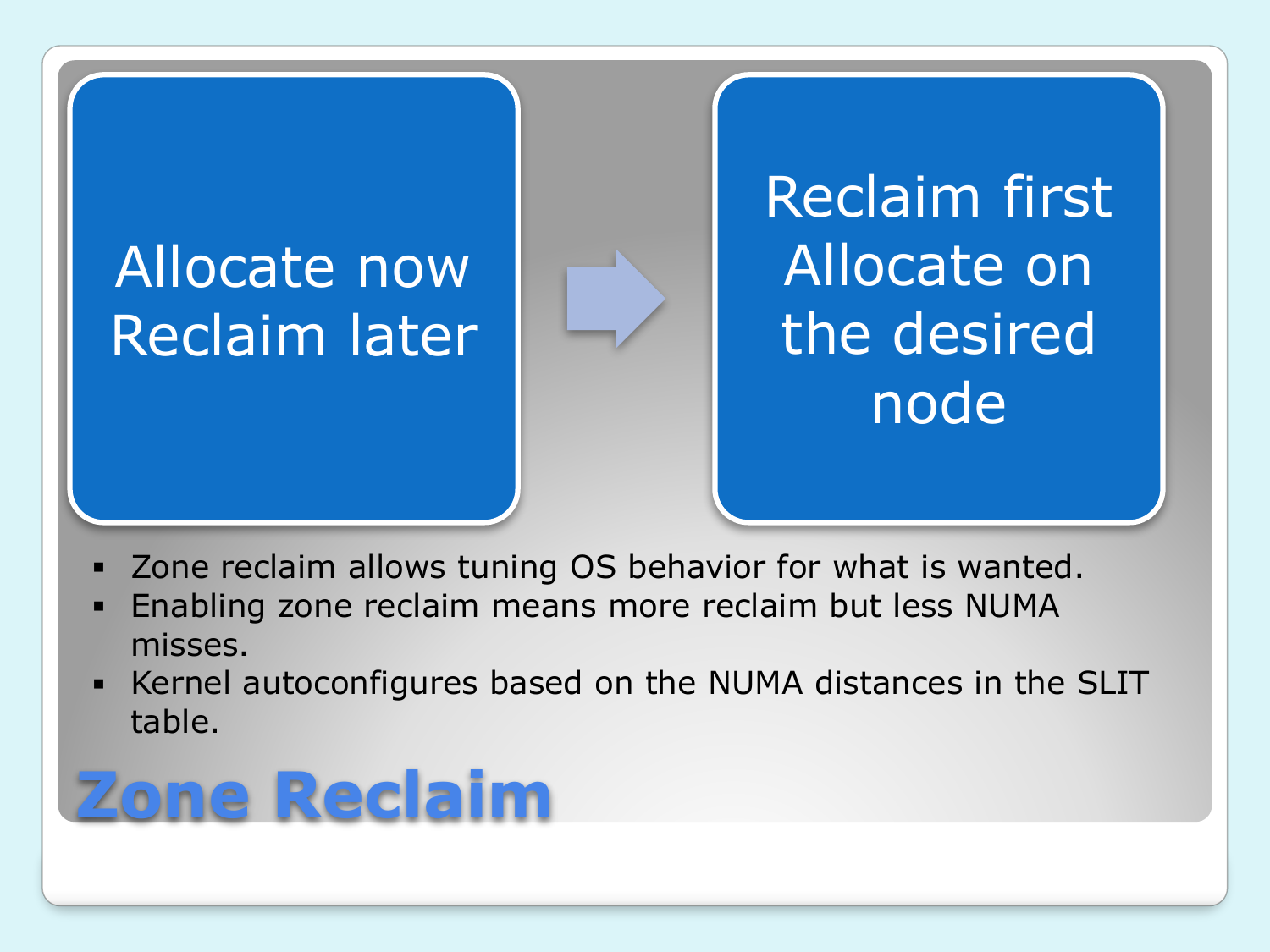- A physical page can be mapped into multiple address spaces
- The policy of the process that touches the page first determines where the page will be allocated.
- Pages may be cached from past use. Memory policies do not relocate pages.
- Numa\_maps may show allocation on unexpected nodes.

# **First Touch Policy**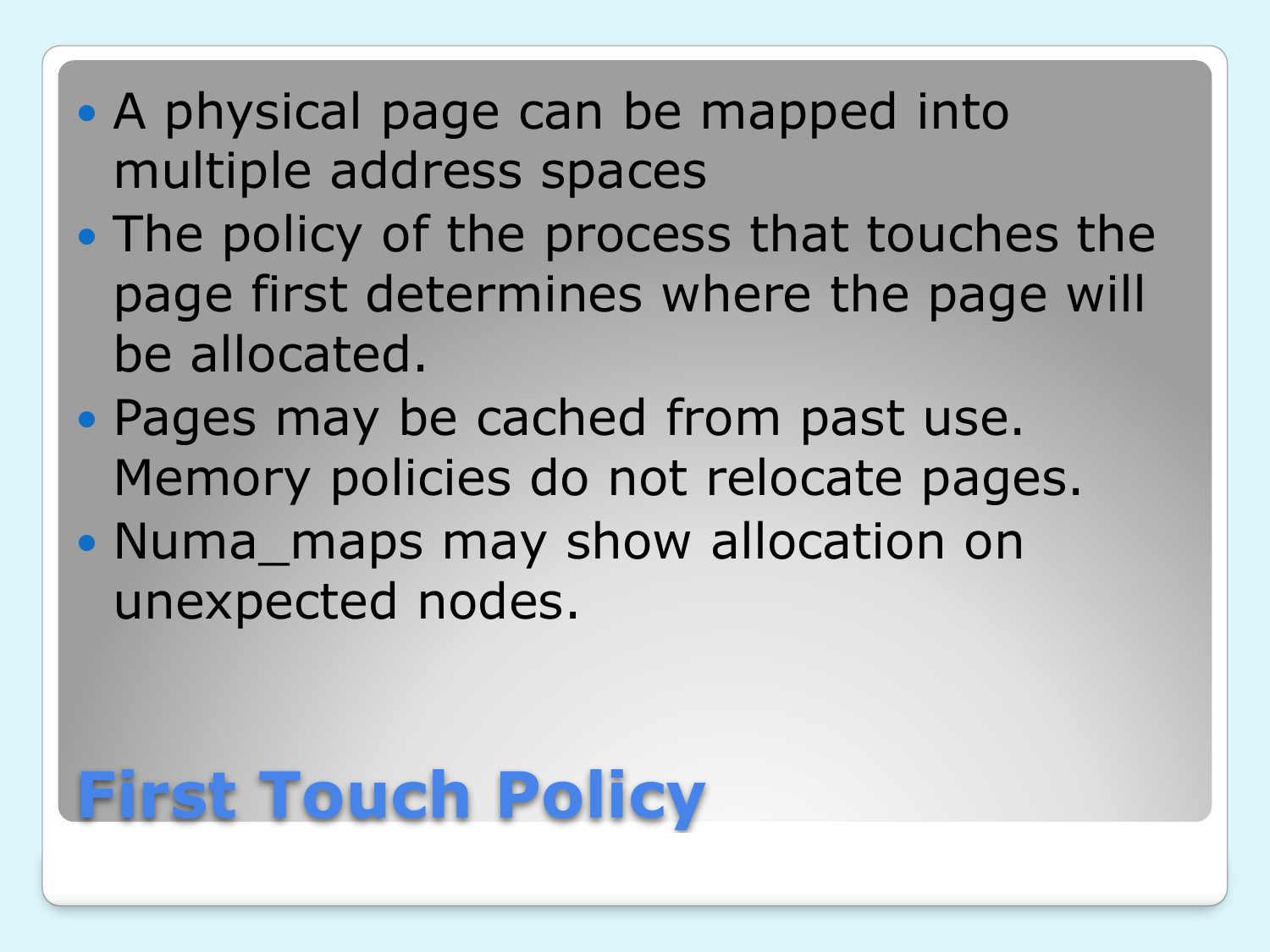- Memory is moved between NUMA nodes
- Can be used to clean up misallocated pages
- Improves performance
- The virtual addresses visible from user space do not change.
- Uses the command **migratepages**. This can be run while the application is accessing the pages.

# **Memory Migration**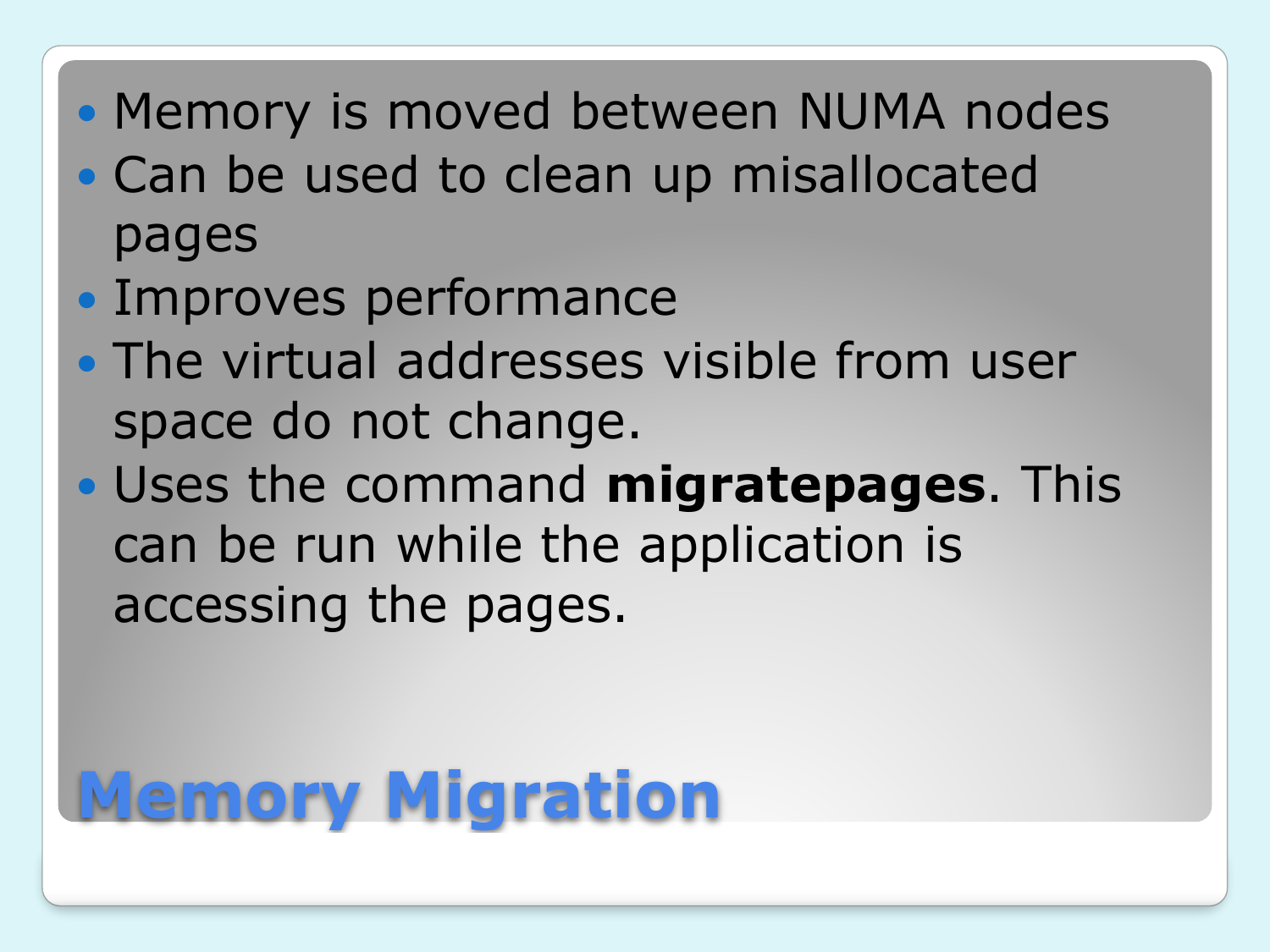- Problem of the scheduler not being aware of where the pages of a process have been allocated.
- It is customary to pin processes to avoid scheduler interference.
- Recently NUMA scheduling features are being added to the Linux kernel but that work is not yet fully mature.

# **NUMA Scheduling**